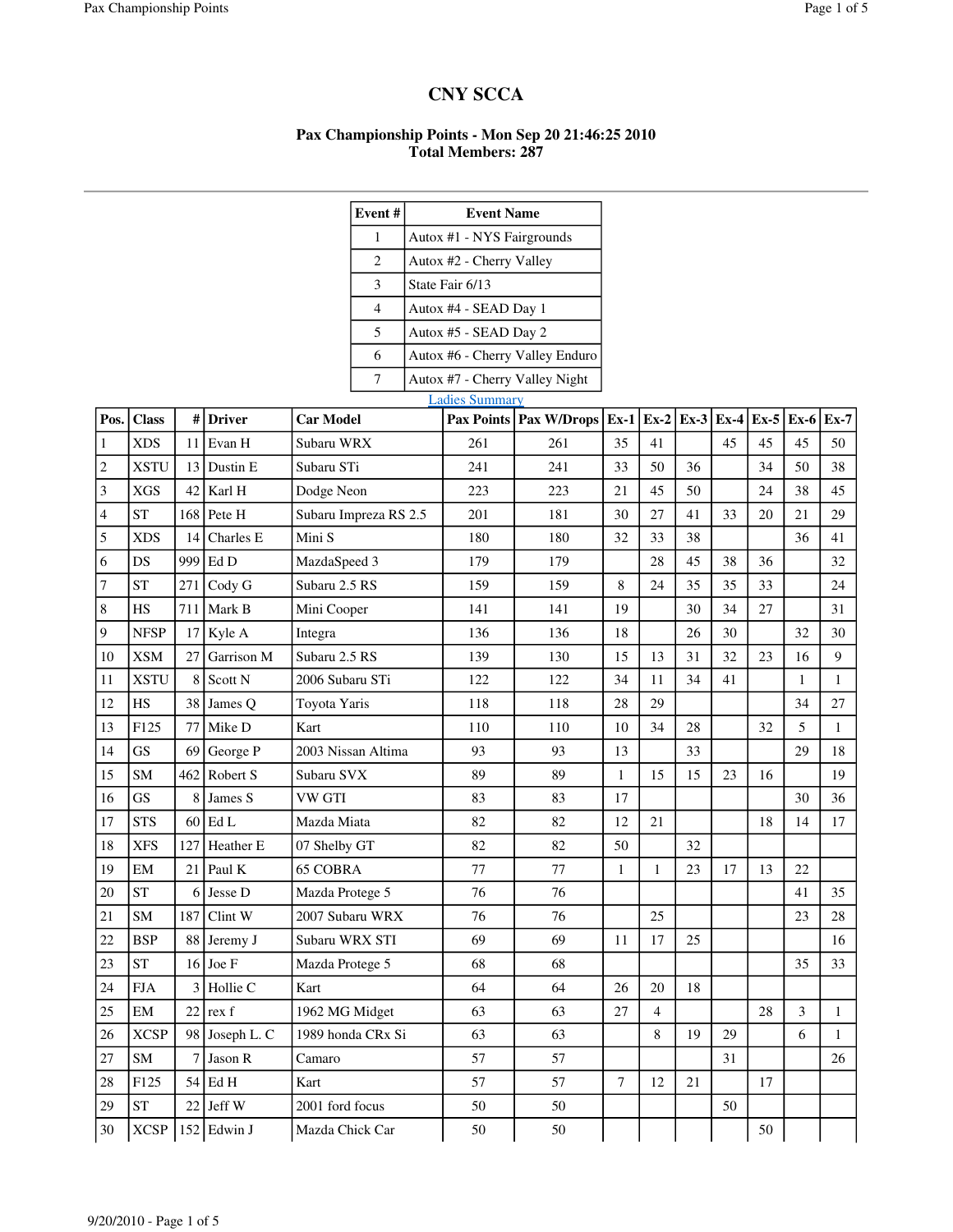| 31     | <b>SSM</b>             | 6              | Mike R            | Corvette             | 49     | 49     |              |        |    | 27 |    |    | 22           |
|--------|------------------------|----------------|-------------------|----------------------|--------|--------|--------------|--------|----|----|----|----|--------------|
| 32     | DM                     | 77             | Leo S             | Sabre 7              | 45     | 45     | $\mathbf{1}$ |        | 20 | 24 |    |    |              |
| 33     | <b>XSTS</b>            | 178            | Dale K            | Honda Civic SI       | 45     | 45     | 45           |        |    |    |    |    |              |
| 34     | EP                     | 30             | Jon C             | 1984 VW Rabbit       | 44     | 44     |              |        | 24 |    |    | 20 |              |
| 35     | <b>NDS</b>             | 16             | Travis B          | <b>WRX</b>           | 44     | 44     | 1            | 16     |    |    |    | 27 |              |
| 36     | <b>XGS</b>             | 142            | JON C             | 95 Neon              | 43     | 43     | 20           | 23     |    |    |    |    |              |
| 37     | EM                     | 11             | William M         | 1965 Ford Cobra      | 41     | 41     | 4            | 5      | 13 |    |    | 18 | $\mathbf{1}$ |
| 38     | <b>XFS</b>             | 27             | Michael P         | Ford Shelby GT       | 41     | 41     | 41           |        |    |    |    |    |              |
| 39     | <b>DSP</b>             | 10             | <b>Brent C</b>    | Subaru Impreza       | 39     | 39     |              |        | 14 |    |    | 25 |              |
| 40     | <b>FS</b>              | 93             | wes d             | 2004 Pontiac GTO     | 38     | 38     |              | 38     |    |    |    |    |              |
| 41     | DP                     | 53             | Tina R            | Miata                | 38     | 38     |              |        |    |    | 38 |    |              |
| 42     | <b>XBS</b>             | 89             | Dave P            | Honda S2000CR        | 38     | 38     | 38           |        |    |    |    |    |              |
| 43     | <b>ST</b>              | 91             | Radim H           | 91 Acura Integra     | 36     | 36     |              |        |    | 36 |    |    |              |
| 44     | <b>XHS</b>             | 15             | Tarek R           | Mazda 3i             | 36     | 36     |              | 36     |    |    |    |    |              |
| 45     | <b>XBS</b>             | 189            | Jim W             | S2000                | 36     | 36     | 36           |        |    |    |    |    |              |
| 46     | DS                     | 63             | Dan W             | Mini Cooper S        | 35     | 35     |              |        |    |    | 35 |    |              |
| 47     | GS                     | 372            | Rob P             | Honda Civic Si       | 35     | 35     |              | 35     |    |    |    |    |              |
| 48     | <b>STX</b>             | 3              | Rich H            | <b>VW R32</b>        | 34     | 34     |              |        |    |    |    |    | 34           |
| 49     | <b>XEP</b>             | 13             | Mark B            | Rabbit               | 33     | 33     |              |        |    |    |    | 33 |              |
| 50     | GS                     |                | Victor S          | Honda Civic SI       | 32     | 32     |              | 32     |    |    |    |    |              |
| 51     | ${\rm FP}$             | 14             | Kevin P           | Pontiac Solstice GXP | 31     | 31     |              |        |    |    |    | 26 | 5            |
| 52     | <b>SSM</b>             | 92             | Colin R           | Miata                | 31     | 31     |              |        |    |    | 31 |    |              |
| 53     | F125                   | 93             | Tony B            | Kart                 | 31     | 31     |              | 31     |    |    |    |    |              |
| 54     | <b>NDS</b>             |                | Lukas H           | <b>2005 WRX</b>      | 31     | 31     |              |        |    |    |    | 31 |              |
| 55     | <b>NGS</b>             | 9              | Jeff G            | Cobalt SS            | 31     | 31     | 31           |        |    |    |    |    |              |
| 56     | DP                     | 35             | <b>Brian R</b>    | Miata                | 30     | 30     |              |        |    |    | 30 |    |              |
| 57     | <b>XGS</b>             | 7              | James S           | VW GTI               | 30     | 30     |              | 30     |    |    |    |    |              |
| 58     | <b>NSTX</b>            | 17             | Vincent D         | <b>WRX</b>           | 30     | 30     | 22           |        |    |    |    | 8  |              |
| 59     | DS                     |                | 32 Steve N        | 2000 Audi S4         | 29     | 29     |              |        | 29 |    |    |    |              |
| 60     | $\operatorname{STX}$   | $\overline{2}$ | Hai N             | Nissan 240sx         | 29     | 29     |              |        |    |    | 29 |    |              |
| 61     | $\operatorname{STX}$   | 68             | John I            | Subaru Impreza WRX   | 29     | $29\,$ | 29           |        |    |    |    |    |              |
| 62     | $\mathbf{C}\mathbf{S}$ | 69             | Stephen L         | 88 Porsche 911       | $28\,$ | $28\,$ |              | $18\,$ |    |    |    |    | 10           |
| 63     | <b>NFSP</b>            | 5              | Nathan R          | RSX                  | 28     | $28\,$ |              |        |    |    |    | 28 |              |
| 64     | $_{\rm HS}$            | 77             | Matt <sub>V</sub> | Corolla              | $27\,$ | $27\,$ |              |        |    |    |    | 13 | 14           |
| 65     | <b>XEM</b>             |                | Nathan W          | Silverado            | $27\,$ | $27\,$ | $\mathbf{1}$ |        | 11 |    | 15 |    |              |
| 66     | DS                     |                | 66 Brandi W       | Mini Cooper S        | 26     | 26     |              |        |    |    | 26 |    |              |
| 67     | FS                     | 4              | charles d         | $04\,\mathrm{GTO}$   | 26     | 26     |              | 26     |    |    |    |    |              |
| 68     | <b>STS</b>             | 11             | Jeffrey C         | Mazda RX-7           | 26     | 26     |              |        |    | 26 |    |    |              |
| 69     | SSM                    |                | David R           | 92 Miata             | 25     | 25     |              |        |    |    | 25 |    |              |
| $70\,$ | <b>XESP</b>            | 42             | Rich H            | Subaru Legacy 2.5 GT | 25     | 25     | 25           |        |    |    |    |    |              |
| $71\,$ | <b>NHS</b>             | 55             | Christos K        | Subaru Imprezza      | 25     | 25     |              |        |    |    |    |    | 25           |
| $72\,$ | <b>BS</b>              | 69             | Stephen L         | 88 Porsche 911       | 24     | 24     |              |        |    |    |    | 24 |              |
| 73     | <b>STS</b>             | 78             | Rod R             | Honda Civic          | 24     | $24\,$ | 24           |        |    |    |    |    |              |
| 74     | DS                     | 43             | Joshua L          | <b>VW R32</b>        | 23     | $23\,$ |              |        |    |    |    |    | 23           |
|        |                        |                |                   |                      |        |        |              |        |    |    |    |    |              |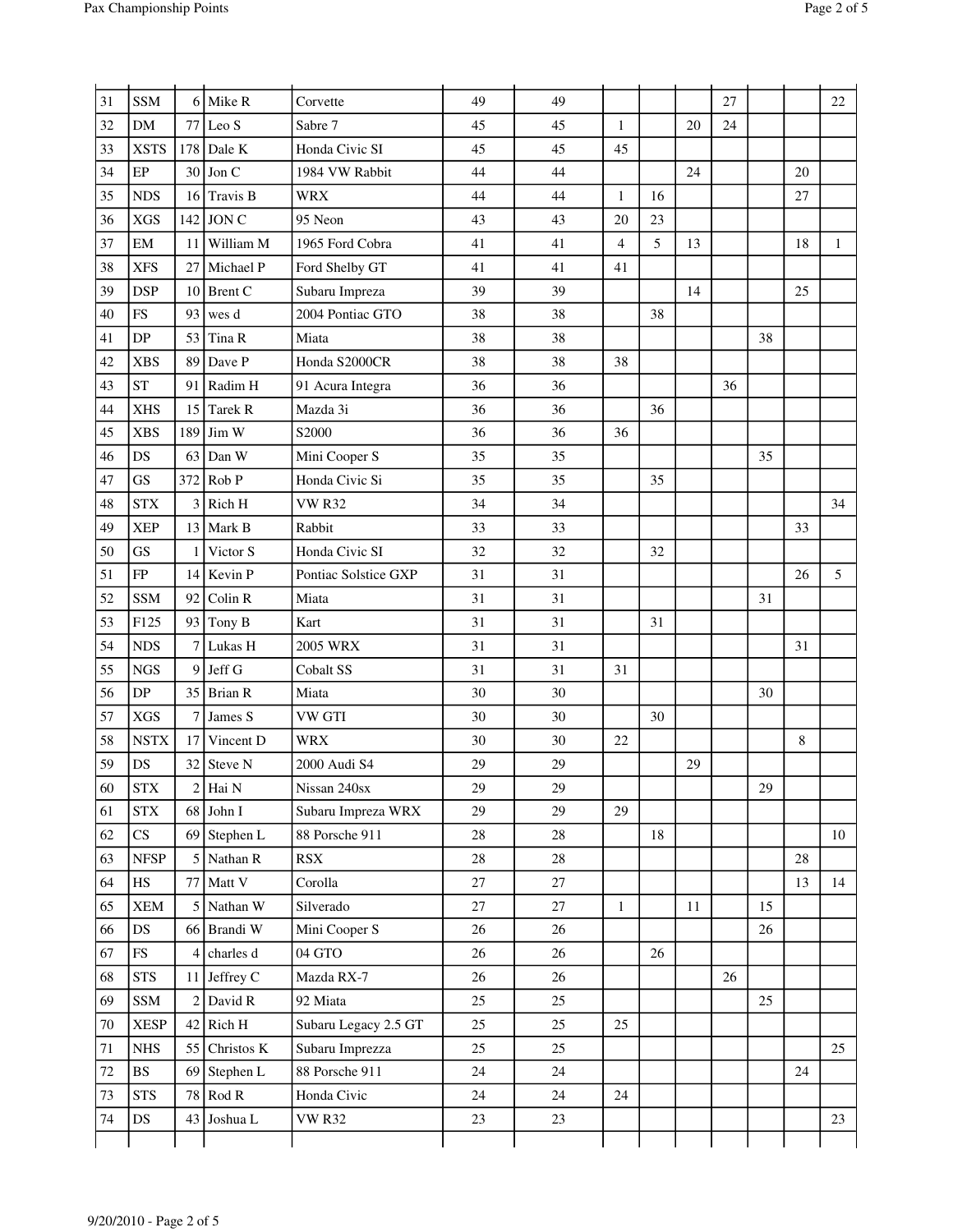| 75  | HS                     |     | $18$ Kyle C   | Infinity G20      | 23     | 23     | 23           |              |              |    |    |              |                 |
|-----|------------------------|-----|---------------|-------------------|--------|--------|--------------|--------------|--------------|----|----|--------------|-----------------|
| 76  | F125                   | 11  | $\int$ Jay C  | Kart              | 23     | 23     | 6            |              | 17           |    |    |              |                 |
| 77  | DS                     | 4   | Jeff A        | 2003 Audi TT      | 22     | 22     |              |              | 22           |    |    |              |                 |
| 78  | <b>ST</b>              |     | 11 charles d  | Puegot 505        | 22     | 22     |              |              |              | 22 |    |              |                 |
| 79  | <b>STX</b>             | 87  | Douglas B     | BMW 325is         | 22     | 22     |              |              |              |    | 22 |              |                 |
| 80  | <b>XEP</b>             |     | $130$ Mark B  | Rabbit            | 22     | 22     |              | 22           |              |    |    |              |                 |
| 81  | ES                     | 191 | Colleen M     | Miata             | $21\,$ | 21     |              |              |              | 21 |    |              |                 |
| 82  | HS                     |     | $80$ Alex L   | <b>VW Rabbit</b>  | 21     | 21     |              |              |              |    |    |              | 21              |
| 83  | <b>NBS</b>             |     | $36$ John O   | BMW M3            | 21     | 21     |              |              |              |    | 21 |              |                 |
| 84  | <b>NGS</b>             | 12  | Justin E      | <b>VW GTI</b>     | 20     | 20     |              |              |              |    |    |              | 20              |
| 85  | <b>DSP</b>             |     | $23$ Tim S    | <b>VW GTI</b>     | 19     | 19     |              |              |              |    | 19 |              |                 |
| 86  | <b>STU</b>             | 9   | Kent B        | Dodge Neon SRT4   | 19     | 19     |              |              |              |    |    | 19           |                 |
| 87  | SM                     | 12  | Luke U        | 2005 Subaru WRX   | 19     | 19     |              |              |              | 19 |    |              |                 |
| 88  | <b>NSS</b>             | 17  | John B        | Corvette          | 19     | 19     |              | $\mathbf{1}$ |              | 18 |    |              |                 |
| 89  | <b>NFSP</b>            |     | $318$ Joe S   | <b>BMW 318</b>    | 19     | 19     | $\mathbf{1}$ | $\mathbf{1}$ | $\mathbf{Q}$ |    |    | 7            | 1               |
| 90  | $\mathbf{A}\mathbf{M}$ | 4   | Richard M     | 2006 Ram          | $18\,$ | 18     | $\mathbf{1}$ | $\mathbf{1}$ | $\mathbf{1}$ | 15 |    |              |                 |
| 91  | <b>XSM</b>             | 127 | Craig H       | Subaru 2.5RS      | 17     | 17     |              |              |              |    |    | 17           |                 |
| 92  | <b>ST</b>              |     | $188$ Mike H  | 2006 Mazda 3      | 16     | 16     |              |              | 16           |    |    |              |                 |
| 93  | <b>STS</b>             |     | 280 Rocky W   | 77 280Z           | 16     | 16     |              |              |              | 16 |    |              |                 |
| 94  | <b>NGS</b>             | 19  | Sal F         | Volvo             | 16     | 16     | 16           |              |              |    |    |              |                 |
| 95  | <b>NHS</b>             | 11  | Randall H     | MazdaSpeed 3      | 15     | 15     |              |              |              |    |    |              | 15              |
| 96  | <b>NHS</b>             | 555 | Christos K    | Subaru Impreza    | 15     | 15     |              |              |              |    |    | 15           |                 |
| 97  | GS                     | 34  | Zarosh B      | Eclipse           | 14     | 14     |              | 14           |              |    |    |              |                 |
| 98  | HS                     | 15  | Tarek R       | Mazda 3i          | 14     | 14     | 14           |              |              |    |    |              |                 |
| 99  | AM                     | 14  | Caye M        | Kart              | 14     | 14     |              | $\mathbf{1}$ | $\mathbf{1}$ | 12 |    |              |                 |
| 100 | $\mathbf{EM}$          | 122 | Tammy F       | 1962 MG Midget    | 14     | 14     | $\mathbf{1}$ | $\mathbf{1}$ |              |    |    | 12           |                 |
| 101 | ${\rm FJB}$            |     | Connor H      | Kart              | 14     | 14     |              | $\mathbf{1}$ | $\mathbf{1}$ |    | 10 | $\mathbf{1}$ | $\mathbf{1}$    |
| 102 | <b>NHS</b>             | 12  | Gabriel C     | 79 MGB            | 14     | 14     |              |              |              | 14 |    |              |                 |
| 103 | ES                     |     | $19$ Lisa S   | Miata             | 13     | 13     |              |              |              | 13 |    |              |                 |
|     | $104$ STX              |     | $11$ Jeff C   | 323i              | 13     | 13     |              |              |              |    |    |              | 13              |
| 105 | AM                     | 41  | Jonathan M    | Kart              | 12     | 12     |              |              | $\mathbf{1}$ | 11 |    |              |                 |
|     | $106$ SM               |     | 341 $Brad P$  | 04 Pontiac GTO    | 12     | $12\,$ |              |              |              |    | 12 |              |                 |
| 107 | <b>SMF</b>             |     | $13$ Chad M   | 1991 Honda Civic  | 12     | 12     |              |              | 12           |    |    |              |                 |
| 108 | <b>NSTU</b>            | 17  | Greg C        | <b>STI</b>        | 12     | $12\,$ |              |              |              |    |    |              | 12              |
| 109 | H <sub>S</sub>         |     | $87$ Jen B    | Honda Fit         | $11\,$ | 11     | $\mathbf{1}$ | 3            |              |    |    |              | $7\overline{ }$ |
|     | $110$ EM               |     | $13$ David B  | Chevy Corvair     | $11\,$ | $11\,$ |              |              |              |    |    |              | 11              |
| 111 | <b>SM</b>              |     | 31 Bryan P    | 05 Matrix         | $11\,$ | $11\,$ |              |              |              |    | 11 |              |                 |
| 112 | <b>SM</b>              |     | $83$ Dan C    | 97 Legacy         | $11\,$ | $11\,$ | $\mathbf{1}$ | $\mathbf{1}$ |              |    |    | 9            |                 |
|     | $113$ NSM              |     | $5$ John B    | VW Jetta          | 11     | $11\,$ |              |              |              |    |    | 11           |                 |
| 114 | ST                     |     | 88 David S    | 2006 Mazda 3      | $10\,$ | $10\,$ |              |              | 10           |    |    |              |                 |
|     | $115$ FJA              |     | 13 Thomas $R$ | Kart              | $10\,$ | $10\,$ |              |              |              |    |    | 10           |                 |
|     | $116$ XSTR             |     | 83 Wayne K    | 87 Porsche 944    | $10\,$ | $10\,$ | $\mathbf{1}$ | 9            |              |    |    |              |                 |
|     | $117$ NGS              |     | $13$ Greg G   | Audi A4           | 9      | 9      | 9            |              |              |    |    |              |                 |
| 118 | DSP                    | 113 | David M       | 1995 Nissan 240sx | $8\,$  | $8\,$  |              |              | 8            |    |    |              |                 |
|     |                        |     |               |                   |        |        |              |              |              |    |    |              |                 |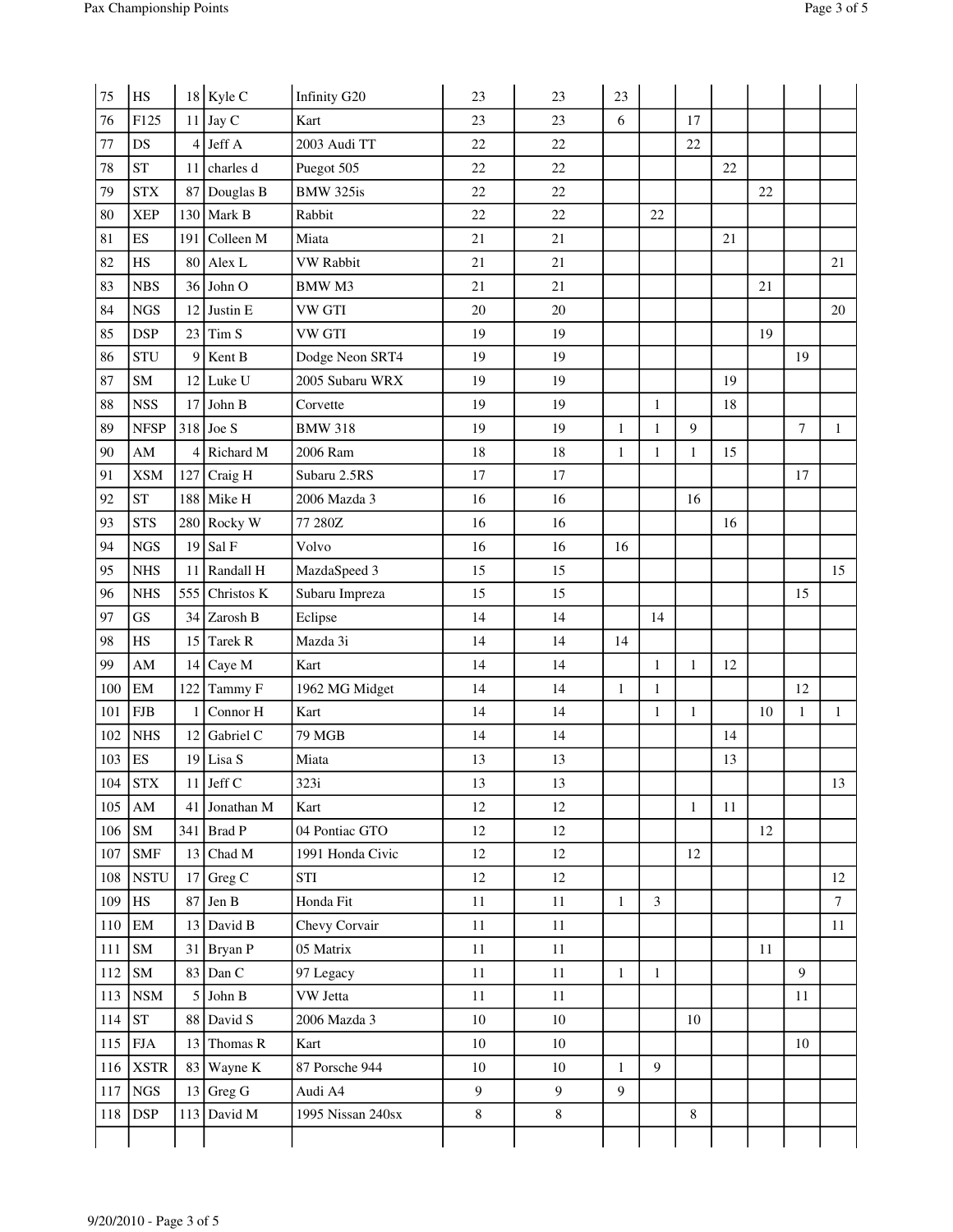| 119        | <b>STX</b>             |                | $111$ Steve C              | 323i                       | 8                            | 8                            |              |              |                |  |              | 8              |
|------------|------------------------|----------------|----------------------------|----------------------------|------------------------------|------------------------------|--------------|--------------|----------------|--|--------------|----------------|
| 120        | DS                     |                | $1$ Chris D                | 1998 Mazdaspeed 3          | 7                            | $\overline{7}$               |              | $\tau$       |                |  |              |                |
| 121        | <b>ESP</b>             |                | $62$ Chris C               | Camaro                     | $\overline{7}$               | $\tau$                       | $\mathbf{1}$ | $\mathbf{1}$ | $\overline{4}$ |  |              | $\mathbf{1}$   |
| 122        | $\operatorname{STX}$   |                | $12$ Luke U                | <b>05 WRX</b>              | 6                            | 6                            |              | 6            |                |  |              |                |
| 123        | <b>NGS</b>             |                | 50 Chris H                 | Imprezza                   | 6                            | 6                            |              |              |                |  |              | 6              |
| 124        | <b>ST</b>              | 21             | Robby E                    | 98 Accord                  | 5                            | 5                            |              |              | 5              |  |              |                |
| 125        | <b>NSTX</b>            |                | 16 Frank V                 | Eagle Talon                | 5                            | 5                            | 5            |              |                |  |              |                |
| 126        | EM                     |                | $16$ Dan B                 | Chevy Corvair              | $\overline{4}$               | $\overline{4}$               |              |              |                |  |              | $\overline{4}$ |
| 127        | <b>NSTU</b>            | 9 <sup>1</sup> | Christopher G Dodge Neon   |                            | $\overline{4}$               | $\overline{4}$               |              |              |                |  | 4            |                |
| 128        | <b>NDS</b>             |                | 13 James D                 | <b>WRX</b>                 | $\overline{4}$               | $\overline{4}$               |              | $\mathbf{1}$ | 3              |  |              |                |
| 129        | <b>ST</b>              |                | 86 Chris D                 | Mazda Speed 3              | 3                            | 3                            | 3            |              |                |  |              |                |
| 130        | <b>FJA</b>             |                | $2$ Halie C                | Kart                       | 3                            | 3                            | $\mathbf{1}$ | 1            | 1              |  |              |                |
| 131        | <b>NST</b>             |                | 11 Adam B                  | Nissan Sentra              | 3                            | 3                            |              |              |                |  |              | 3              |
| 132        | $\mathbf{A}\mathbf{M}$ |                | $99$ wm lee h              | Other A MOD minisprint     | $\mathbf{2}$                 | $\mathbf{2}$                 | $\mathbf{1}$ |              | 1              |  |              |                |
| 133        | $_{\rm NSM}$           |                | 24 Shelly F                | 2004 Subaru WRX            | $\boldsymbol{2}$             | $\overline{c}$               |              | $\mathbf{1}$ |                |  |              | $\mathbf{1}$   |
| 134        | <b>NDSP</b>            |                | 113 David M                |                            | $\mathbf{2}$                 | $\overline{c}$               | $\mathbf{1}$ | $\mathbf{1}$ |                |  |              |                |
| 135        | <b>NST</b>             |                | 325 Kenneth K              | <b>BMW 325</b>             | $\mathbf{2}$                 | $\mathbf{2}$                 | $\mathbf{1}$ |              |                |  | $\mathbf{1}$ |                |
| 136        | DS                     |                | 41 Melissa M               | Cooper S                   | $\mathbf{1}$                 | $\mathbf{1}$                 |              |              |                |  |              | $\mathbf{1}$   |
| 137        | <b>FS</b>              |                | 8 Michael Z                | Mustang GT                 | $\mathbf{1}$                 | $\mathbf{1}$                 | $\mathbf{1}$ |              |                |  |              |                |
| 138        | GS                     |                | $134$ Ashley B             | <b>VW</b> Beetle           | $\mathbf{1}$                 | $\mathbf{1}$                 |              | $\mathbf{1}$ |                |  |              |                |
| 139        | HS                     |                | $68$ Paul O                | 1997 Honda Civic HX        | $\mathbf{1}$                 | $\mathbf{1}$                 | 1            |              |                |  |              |                |
| 140        | <b>CSP</b>             |                | 98 Joseph L. C             | 1989 honda CRx Si          | $\mathbf{1}$                 | $\mathbf{1}$                 | $\mathbf{1}$ |              |                |  |              |                |
| 141        | <b>FSP</b>             | 31             | Tim <sub>S</sub>           | <b>VW GTI</b>              | $\mathbf{1}$                 | $\mathbf{1}$                 |              | 1            |                |  |              |                |
| 142        | <b>GP</b>              |                | 54 Llewell H               | 62 Corvair                 | $\mathbf{1}$                 | $\mathbf{1}$                 |              | $\mathbf{1}$ |                |  |              |                |
| 143        | <b>ST</b>              | 1              | Pat S                      | <b>Ford Focus</b>          | $\mathbf{1}$                 | $\mathbf{1}$                 |              | $\mathbf{1}$ |                |  |              |                |
| 144        | SM                     |                | $305$ James M              | 2005 Saab 92x              | $\mathbf{1}$                 | 1                            | $\mathbf{1}$ |              |                |  |              |                |
| 145        | <b>SSM</b>             | 427            | Dave M                     | 1991 Toyota MR2            | $\mathbf{1}$                 | $\mathbf{1}$                 |              | $\mathbf{1}$ |                |  |              |                |
| 146        | <b>FJB</b>             |                | $17$ Burke E               | Kart                       | $\mathbf{1}$                 | $\mathbf{1}$                 |              |              | $\mathbf{1}$   |  |              |                |
| 147        | <b>FJB</b>             |                | 94 Izabella B              | Kart                       | $\mathbf{1}$                 | $\mathbf{1}$                 |              | $\mathbf{1}$ |                |  |              |                |
| 148        | <b>XSM</b>             |                | $462$ Robert S             | Subaru SVX                 | $\,1\,$                      | $\mathbf{1}$                 |              |              |                |  | $\mathbf{1}$ |                |
| 149        | <b>NSSM</b>            |                | $1$ Nathan P               | Mazda RX7                  | $\,1$                        | $\mathbf{1}$                 |              | $\mathbf{1}$ |                |  |              |                |
| 150        | $\operatorname{NSTX}$  |                | $6$ David J                | Eagle Talon                | $\,1\,$                      | $\mathbf{1}$                 | $\mathbf{1}$ |              |                |  |              |                |
| 151        | $_{\rm NSM}$           |                | $9$ Ameer D                | 2003 Honda Civic si        | $\mathbf{1}$                 | $\mathbf{1}$                 |              |              | $\mathbf{1}$   |  |              |                |
| 152        | $_{\mathrm{NGS}}$      |                | $10$ David D               | Mitsubishi Eclipse         | $\,1\,$                      | $\mathbf{1}$                 | $\mathbf{1}$ |              |                |  |              |                |
| 153        | $_{\rm NSM}$           |                | 11 Nick L                  |                            | $\mathbf{1}$                 | $\mathbf{1}$                 |              | $\mathbf{1}$ |                |  |              |                |
| 154        | ${\rm NFS}$            |                | $13$ Hany Y                | Cadilac CTSV               | $\mathbf{1}$                 | $\mathbf{1}$                 | $\mathbf{1}$ |              |                |  |              |                |
| 155        | <b>NSSM</b>            |                | 13 Chad M                  | 1991 Honda Civic           | $\mathbf{1}$                 | $\mathbf{1}$                 |              | $\mathbf{1}$ |                |  |              |                |
|            | $156$ NHS              |                |                            | Scion Tc                   | $\mathbf{1}$                 | $\mathbf{1}$                 |              | $\mathbf{1}$ |                |  |              |                |
|            | NSM                    |                | 14 Stephen J<br>$18$ Dan K | Firebird                   |                              |                              |              |              |                |  |              |                |
| 157<br>158 | ${\bf NEM}$            |                | 18 Kalsey A                | Cobra                      | $\mathbf{1}$                 | $\mathbf{1}$<br>$\mathbf{1}$ |              | $\mathbf{1}$ |                |  | $\mathbf{1}$ |                |
| 159        | NFS                    |                | $23$ Daryl S               | Pontiac GTO                | $\mathbf{1}$<br>$\mathbf{1}$ | $\mathbf{1}$                 | $\mathbf{1}$ |              |                |  |              |                |
|            |                        |                |                            |                            |                              |                              |              |              |                |  |              |                |
| 160        | <b>NSM</b>             |                | $23$ Chris H               | <b>02 WRX</b><br>Camaro RS | $\mathbf{1}$                 | $\mathbf{1}$                 | $\mathbf{1}$ |              |                |  |              | $\mathbf{1}$   |
| 161        | ${\rm NFS}$            |                | $30$ Cody M                |                            | $\mathbf{1}$                 | $\mathbf{1}$                 |              |              |                |  |              |                |
| 162        | <b>NGS</b>             |                | $30$ Bee V                 | VW GTI                     | $\mathbf{1}$                 | $\,1$                        | $\mathbf{1}$ |              |                |  |              |                |